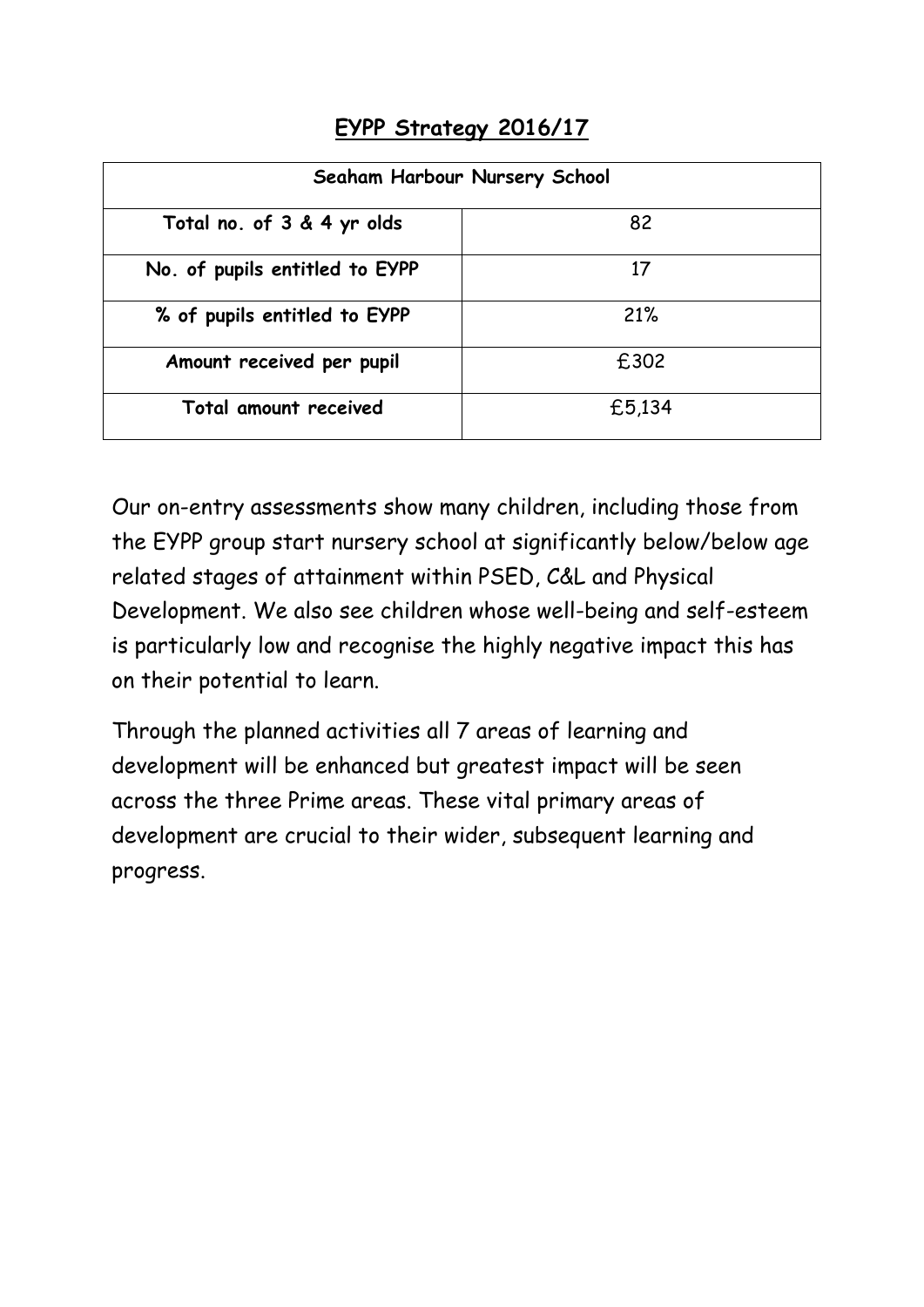## **Nature of Support 2016/17**

- Targeted support across nursery linked to PSED, CLL & Physical through extended and enriched learning activities
- Intervention groups by teaching staff
- Focus on social, emotional and behaviour

| ITEM/PROJECT                                                                                                                                                          | COST                                                             | OBJECTIVE/DESCRIPTION<br>OF ACTIVITY                                                                                                                                                                                      | PREDICTED OUTCOME/EVALUATION/IMPACT                                                                                                                                                                                                                                                                                                                                                                                                                                                                                                                                                                                                                                                                                                                                                                                                                                                                                                                                                                                                                                                                                                                                                                                                                                                                                                                                                                                                                                                                                                                 |
|-----------------------------------------------------------------------------------------------------------------------------------------------------------------------|------------------------------------------------------------------|---------------------------------------------------------------------------------------------------------------------------------------------------------------------------------------------------------------------------|-----------------------------------------------------------------------------------------------------------------------------------------------------------------------------------------------------------------------------------------------------------------------------------------------------------------------------------------------------------------------------------------------------------------------------------------------------------------------------------------------------------------------------------------------------------------------------------------------------------------------------------------------------------------------------------------------------------------------------------------------------------------------------------------------------------------------------------------------------------------------------------------------------------------------------------------------------------------------------------------------------------------------------------------------------------------------------------------------------------------------------------------------------------------------------------------------------------------------------------------------------------------------------------------------------------------------------------------------------------------------------------------------------------------------------------------------------------------------------------------------------------------------------------------------------|
| PSED/CLL/PD<br>Intervention -<br>enhanced learning<br>experiences on a<br>weekly basis<br><b>Beach School</b><br>Project -using the<br>local beach in small<br>groups | £4,500 (1<br>$\bullet$<br>day per<br>week<br>across the<br>year) | Targeted support to improve<br>$\bullet$<br>the PRIME areas especially<br>concentration,<br>involvement/engagement, social<br>skills, language communication<br>and vocabulary development                                | Children will:<br>$\bullet$<br>develop language and communication<br>$\circ$<br>skills<br>develop skills in sharing/turn taking<br>$\circ$<br>raise self-esteem, enjoyment and<br>$\circ$<br>motivation<br>acquire new skills<br>$\circ$<br>participate in group activities outdoors<br>$\circ$<br>engage in a variety of skills based<br>$\circ$<br>around the 'Beach' including den<br>making, cooking, exploring and<br>investigating                                                                                                                                                                                                                                                                                                                                                                                                                                                                                                                                                                                                                                                                                                                                                                                                                                                                                                                                                                                                                                                                                                            |
| PD/CLL/PSED<br>Physical sport<br>activities with<br>'SIMPLY SPORT'                                                                                                    | £576 (1X<br>week for 6<br>weeks)                                 | Children participate weekly in<br>$\bullet$<br>physical activities to improve<br>the PRIME areas especially<br>physical, engagement, social<br>skills, language communication,<br>listening and vocabulary<br>development | Children will:<br>$\bullet$<br>Participate in group activities<br>$\circ$<br>developing physical skills and abilities<br>develop language & communication skills<br>$\circ$<br>especially listening and following<br>instructions<br>improve and widen literacy skills<br>$\circ$<br>acquire new physical skills<br>$\circ$<br>raise self-esteem, enjoyment and<br>O<br>motivation<br>All children have worked with additional staff and<br>have participated in a range of weekly intervention<br>activities, focussing predominantly on the Prime<br>Areas of PSED, C&L and PD. In addition the<br>Specific Areas of Learning were also addressed<br>through activities.<br>Work has focussed on enrichment activities eg<br>exploring clay, exploring paint, working in the mud<br>garden, investigating and exploring the local beach<br>including kite making, searching in rock pools,<br>collecting stones and pebbles, model making with<br>pebbles, cooking and den building.<br>All children completed a 6 week sport programme<br>working with additional staff focusing on PSED, C&<br>L and PD. Children's gross motor, physical,<br>listening and social skills increased over the course<br>of the programme.<br>Data shows all children have made significant<br>progress from their low entry points in all areas of<br>learning, with a high percentage of the group at<br>ARE or above at the end of the year.<br>76% of EYPP children at ARE in PSED<br>63% of EYPP children at ARE in C&L<br>88% of EYPP children at ARE in PD |